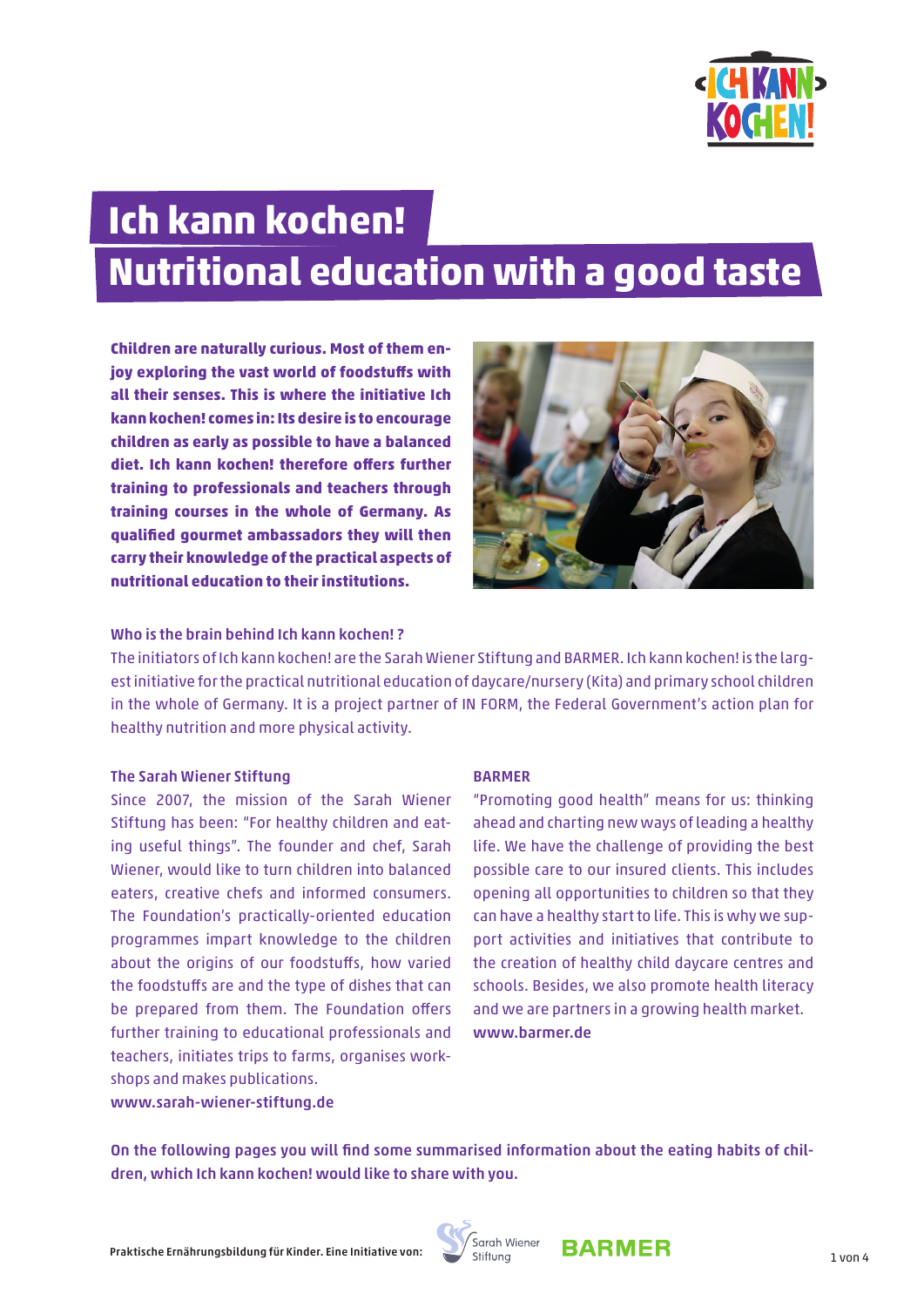# **Children and food – some tips**



#### The allure of colour: Start with red vegetables.

The eye eats too. This applies to the table decoration and also to the choice of foodstuffs. The colour red signifies ripeness, sweetness and therefore safety. Many children would rather try red vegetables than green ones.

#### Everyone has his own taste: Tell us about it.

Having a meal together is a good opportunity to talk to each other – even about food itself. Encourage children to express their tastes in words. Not everybody must like everything, and children too should be allowed to express this; general statements like "that is awful" or "yuck" are taboo, though.

#### Children want to recognise what they eat: Serve the various foods in separate plates.

Foods that are all mixed together make many children suspicious, because they cannot recognise what is in there. A mixed salad can also be brought to the table in individual components, with separate sauce for everyone to mix on their own. Even the fruit for the quark can be served extra.

## Enjoying with all senses: Once in a while, let the children eat with their hands.

Eating with a knife and fork poses some bit of challenge to the children, and sometimes takes away the appetite from them. Eating with the hands widens the spectrum of sensory perceptions – and also arouses the curiosity of critical eaters.

## Some taste preferences are innate: Use your knowledge.

If children love what is sweet and reject what is bitter: Choose recipes with sweet vegetables like carrots, maize or fine peas for starters. Many children have less trouble with that than with broccoli or spinach.

## Something new needs time: Just be patient and calm.

Children often have to feel, smell or taste new foodstuffs or dishes eight to ten times before those dishes can even get a chance to be liked. So don't simply give up if the plate full of veggie patty is first shoved away.

## Foodstuffs are diverse: Make the children curious by tasting.

Some children love chewing raw apples, others get an unpleasant feeling in the mouth. Specific tasting of the various foodstuffs widens the taste sensations of children and arouse their curiosity for (unknown) foodstuffs.

## Participation in decision-making instead of fixed rules: Find common rules.

Sweet things also have their place on the menu. Because: Forbidden fruit is sweet. Draw up rules together with the children, when to have something sweet on the menu. The right to have a say also applies to trying foodstuffs: Let the children decide for themselves what they want to try. If you force them, that will spark off resistance and food will be associated with negative feelings.

Conclusion: Children should get to know as many foodstuffs and taste perceptions as possible. This might mean that they will (first) reject something – that is normal, because something new needs time. Exemplify the enjoyment and offer the children the various foodstuffs again and again.



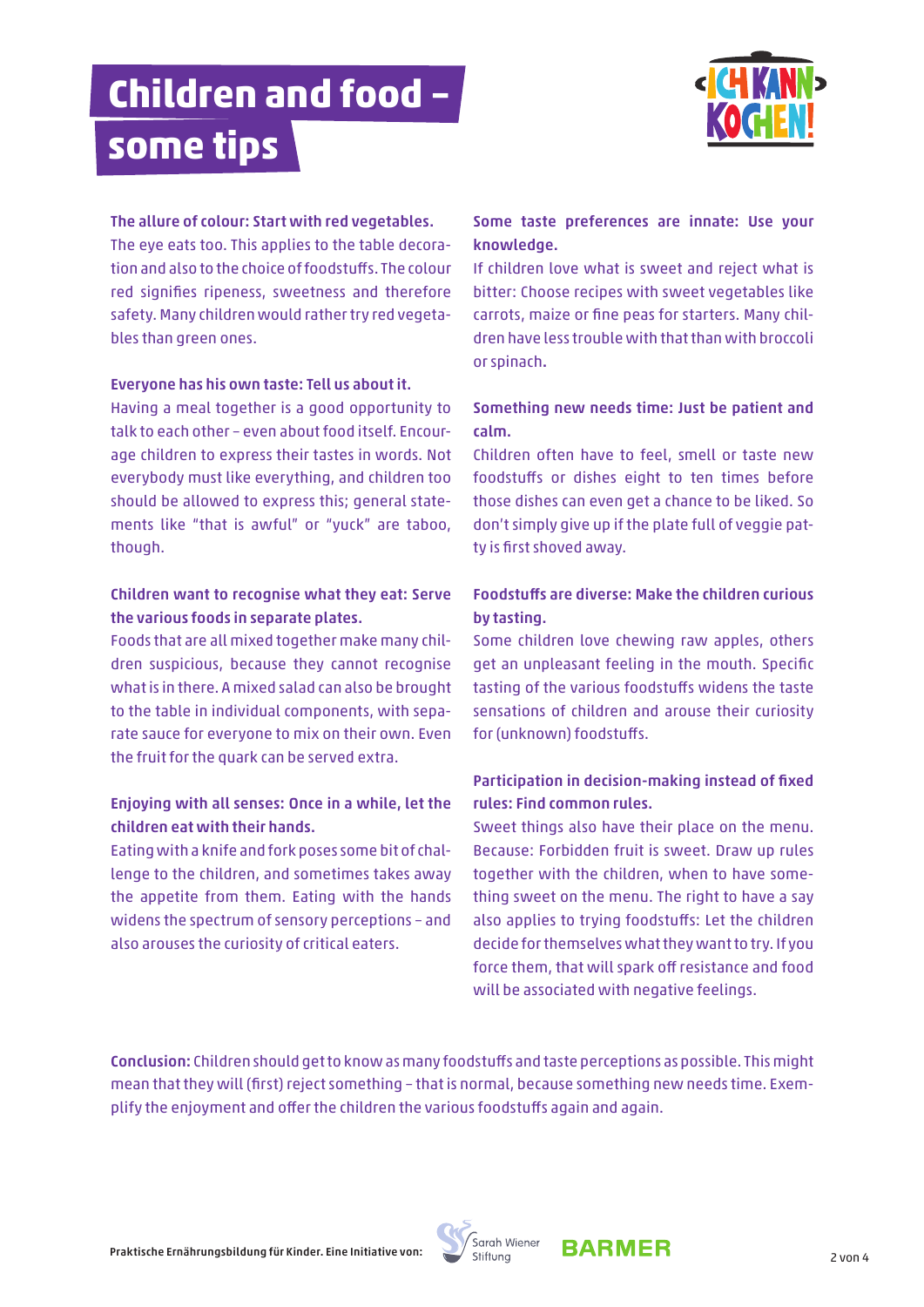## **How our taste develops**



#### The first taste preferences develop already in the mother's womb.

What the mother eats during pregnancy and the breastfeeding period also catches on with the child. Unborn children perceive the taste of the food, for example, through the amniotic fluid, while babies perceive it through the mother's milk. Children whose mothers ate varied and diverse foodstuffs during pregnancy and the breastfeeding period are often more open-minded towards new tastes.

#### Bitter foods arouse scepticism, particularly with children.

Our sense of taste for bitter things helped our ancestors to sort foodstuffs according to the categories "edible" and "inedible", because many bitter things are unpleasant or poisonous. This instinct is innate to all of us. If later on we are positively impressed by the bitter - edible - foodstuffs, we shall then learn to like them.

#### A sweet taste signals safety and lots of energy.

The fact that many children particularly love sweet things has to do with our survival instinct. This is because there is nothing in nature that is sweet and at the same time poisonous. Our ancestors already knew this. In addition, a sweet taste was for them a sign of high concentration of energy, that is to say many readily available calories in a small mass – further help for survival. Today our survival is assured, but the love of sweet things has remained. This often makes us take in more energy than is good for us.

## Over time, children come to like what is offered to them repeatedly.

The fact that many children reject their first spoonful of porridge is something which has been well conceived by nature. Something unknown is first of all considered unpalatable. If we repeatedly get the experience that we can tolerate a particular foodstuff well, it will become palatable to us. The biological safety programme behind this is: "What I know, I can eat without any worry". In technical jargon this phenomenon is called "mere exposure effect".

## A one-sided selection of dishes has its natural limits.

If we eat the same dish everyday, we will soon get fed up of it. This biological safety programme is the very opposite of the "mere exposure effect": We need a variety of nutrients. If our feeding is too one-sided, our body soon switches into rejection mode. By doing this, it ensures that we eat a variety of foodstuffs and hence get all important nutrients.

## External influences and our culture shape our eating habits all life long.

Learning by observation is important for the development of healthy eating habits. Cooking and eating are therefore ideally a social experience. In that process, a good atmosphere free of any constraints and prohibitions is just as important as positive role models who derive fun from being able to have and enjoy a healthy diet.

Conclusion: Small children are in principle open to new eating and taste experiences. If children eat a variety of foodstuffs in a beautiful environment with positive role models, this can influence their nutritional biography to a considerable extent. The food they eat and how they eat it depends crucially on the personal and cultural environment and the upbringing at home, at the daycare centre, nursery or primary school, in addition to their innate behaviours.